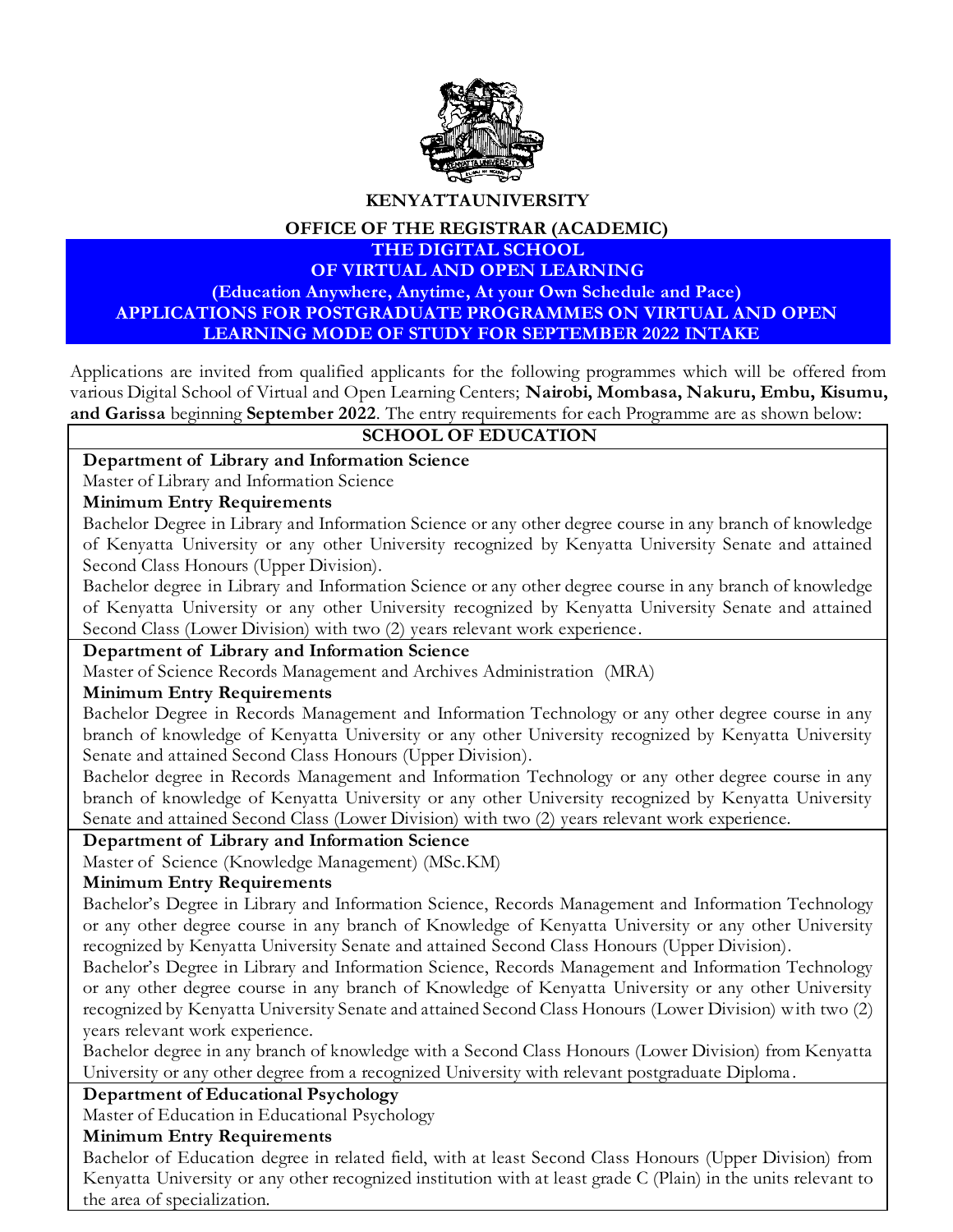Bachelor of Education Second Class Honours (Lower Division) with grade C (Plain) in units relevant to the area of specialization and 2(two) years relevant work experience.

Bachelor degree with Post Graduate Diploma in Education from Kenyatta University or any other recognized institution.

# **Department of Educational Psychology**

Master of Education in Guidance and Counselling

# **Minimum Entry Requirements**

Bachelor of Education degree in related field, with at least Second Class Honours (Upper Division) from Kenyatta University or any other recognized institution with at least grade C (Plain) in the units relevant to the area of specialization.

Bachelor of Education Second Class Honours (Lower Division) with grade C (Plain) in units relevant to the area of specialization and 2 (two) years relevant work experience.

Bachelor degree with Post Graduate Diploma in Education from Kenyatta University or any other recognized institution.

# **Department of Education Communication Technology**

Post-graduate Diploma in Education (PGDE)

# **Minimum Entry Requirements**

Bachelor of Arts/Science degree with at least two teaching subjects of a mean grade of C+ (Plus) in KCSE examination or its equivalent OR

Bachelor of Arts/Science with a content enhancement certificate in subject areas of specialization passed at KCSE examination with a mean grade of C+ (Plus).

# **Department of Educational Management, Policy and Curriculum Studies**

Post-graduate Diploma in Educational Leadership and Management

# **Minimum Entry Requirements**

Bachelor of Education degree or its equivalent from Kenyatta University or any other recognized institution OR

Bachelor of Art/Science degree with a Postgraduate diploma in Education. In addition, the applicant must have served in a teaching position or any other relevant position for at least two (2) years.

# **Department of Early Childhood and Special Needs Education**

Masters in Early Childhood Education

# **Minimum Entry Requirements**

A holder of Bachelor of Education in Early Childhood Education or related field, with at least Second Class Honours (Upper Division) or equivalent from Kenyatta University or any recognized institution.

A holder of Bachelor of Education in Early Childhood Education or related field with at least Second Class (Lower Division) with an average of grade C (Plain) in the units relevant to their area of specialization.

# **Department of Early Childhood and Special Needs Education**

Master of Education in Special Needs Education : (a) Hearing Impairments (b) Visual impairment (c) Emotional and Behavior Disorders (d) Physical and Multiple Disabilities (e) Learning Disabilities **(f) Intellectual Disabilities**

# **Minimum Entry Requirements**

A holder of Bachelor of Education Degree in related field, with at least Second Class Honours (Upper Division) or equivalent from Kenyatta University or any recognized institution.

A holder of Bachelor of Education degree in relevant field with at least Second Class degree (Lower Division)

# **Department of Special Needs Education**

Master of Education in Speech and Language Pathology

# **Minimum Entry Requirements**

Bachelor of Education (Special Needs Education) with Second Class (Upper Division) specializing in Hearing Impairment.

Bachelor of Education degree, Second Class Honours (Upper Division) with subject combinations of: English/Literature or Biology.

Bachelor of Education degree (English and Linguistics) with Second Class Honours (Upper Division). Bachelor's degree in Communication Disorders.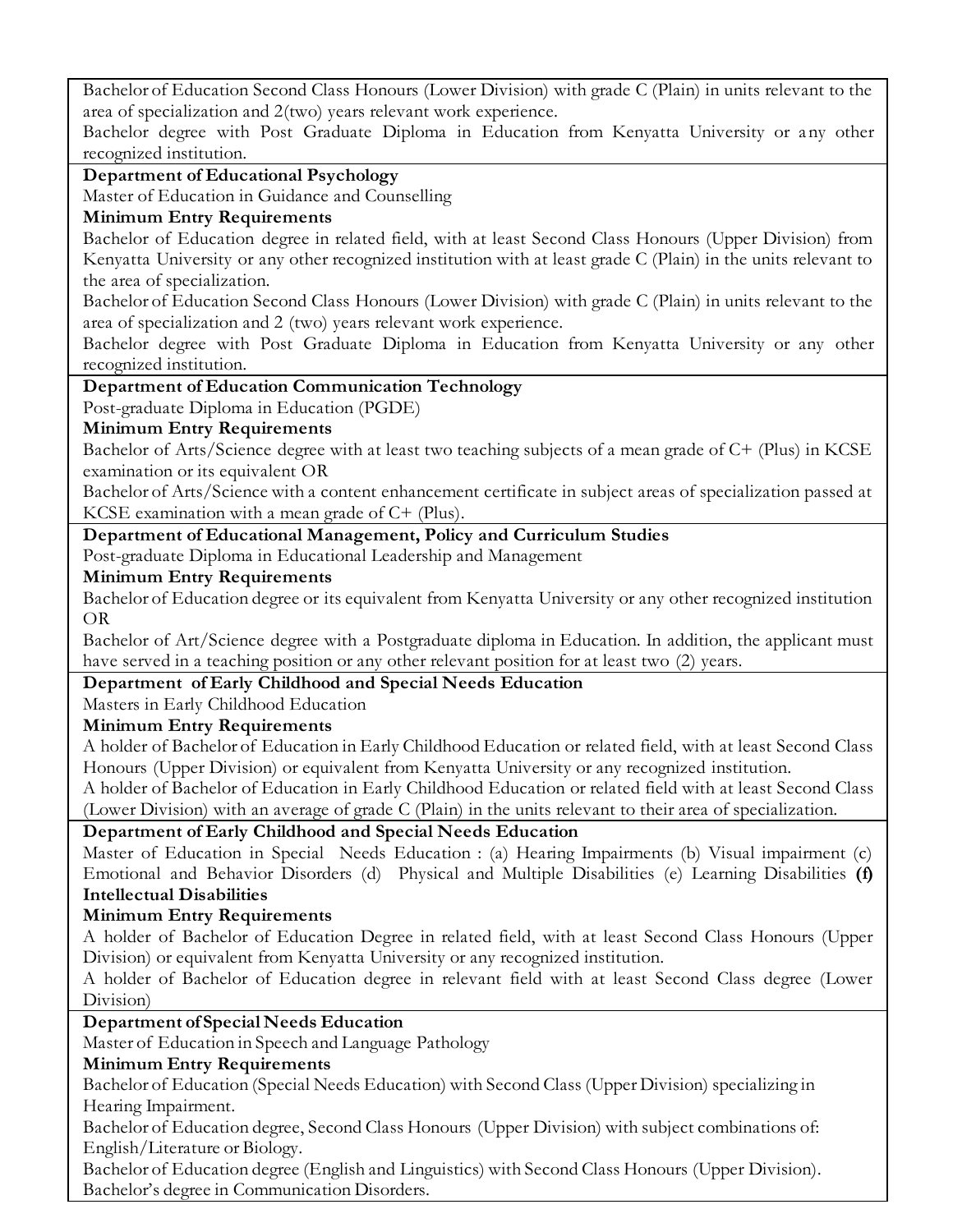Bachelor's degree in a Medical or Clinical field.

Bachelor's degree in Clinical Psychology.

#### **(Applicants with work experience in any of the above fields have an added advantage) SCHOOL OF BUSINESS**

#### **Department of Business Administration**

Master of Business Administration (MBA) with areas of Specialization as: Human Resource Management, Entrepreneurship, Marketing Management, Finance, Strategic Management, Management Information Systems, Procurement and Supply Chain Management, Accounting and Project Management.

#### **Minimum Entry Requirements**

Bachelor's Degree with at least Second Class Honours (Upper Division) or equivalent from Kenyatta University or any other recognized university.

A holder of a Second Class Honours (Lower Division) Degree of Kenyatta University or any other recognized University with proven ability in research, administration or management.

A holder of a degree of Kenyatta University or any other recognized University plus relevant full professional qualification certificate.

#### **SCHOOL OF ECONOMICS**

**Department of Economic Theory**

Master of Regional Integration

# **Minimum Entry Requirements**

At least Second Class Lower Division or equivalent in first- degree level.

# **SCHOOL OF HOSPITALITY, TOURISM AND LEISURE STUDIES**

#### **Department of Hospitality and Tourism Management**

Master of Science in Hospitality Management

#### **Minimum Entry Requirements**

A holder of Bachelor of Science (Upper Second Class Honours and above) degree in Hospitality and Tourism Management and related fields.

A holder of Bachelor of Science (Lower Second) degree in Hospitality and Tourism Management and related area with at least three (3) years relevant working experience.

# **Department of Hospitality and Tourism Management**

Master of Science in Tourism Management

# **Minimum Entry Requirements**

A holder of Bachelor of Science (Upper Second Class and above) degree in Hospitality and Tourism Management and related fields.

A holder of Bachelor of Science (Lower Second) in Hospitality and Tourism Management and related area with at least three (3) years relevant working experience.

# **Department of Recreation Management and Leisure Studies**

Postgraduate Diploma In Sports Administration

# **Minimum Entry Requirements**

Applicants for the Postgraduate Diploma in Sports Administration course shall have attained a minimum academic qualification of Bachelor's degree or its equivalent from a recognized University.

# **Department of Recreation Management and Leisure Studies**

Master of Science(Recreation and Sport Management)

# **Minimum Entry Requirements**

The common regulations for all Masters degree in the University shall apply.

A holder of a First Class or an Upper Second Class first degree or its equivalent in a relevant discipline shall be considered. Graduates of Physical Education, Exercise and Sports Science or Recreation and Sports Management

as well as those in related fields such as Medicine, Nursing, Nutrition and Special Education shall be considered. Holders of a relevant Post Graduate Diploma in Sports Administration and Management of Kenyatta University or any other recognized University shall be eligible for admissions to the programme while holders of a Post Graduate Diploma in related disciplines may also be considered.

# **SCHOOL OF AGRICULTURE AND ENTERPRISE DEVELOPMENT**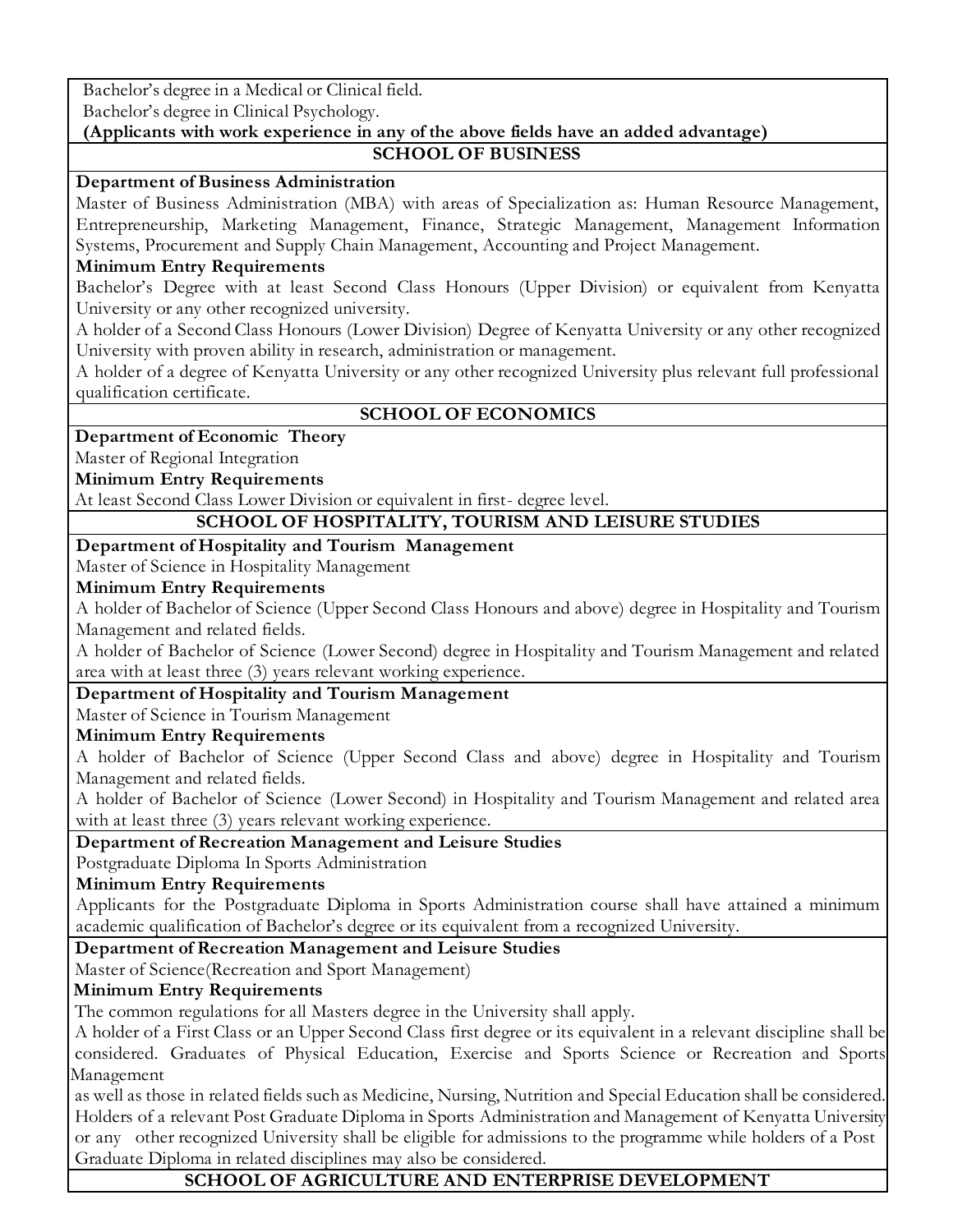# **Department of Agricultural Science and Technology**

Master of Science in Integrated Soil Fertility Management

#### **Minimum Entry Requirements**

Bachelor of Science with at least Second Class Honours (Lower Division) degree in Agriculture, Agricultural Resource Management, Dry land Agriculture & Enterprise Development, Agricultural Engineering, Range Management, Horticulture, Environmental Science, Agricultural Education and Extension, Plant and Microbial Sciences, Geography or any other equivalent qualification from other institutions recognized by Kenyatta University Senate.

# **Department of Agricultural Science and Technology**

Master of Science in Dryland Agriculture

# **Minimum Entry Requirements**

Bachelor of Science with at least Second Class Honours (Lower Division) degree Agriculture, Agricultural Resource Management, Dryland Agriculture, Animal Production and Health Management, Agricultural Engineering, Range Management, Horticulture, Environmental Science, Agricultural Education and Extension, Agricultural Economics or any other equivalent qualification from other institutions recognized by Kenyatta University Senate.

# **Department of Agricultural Science and Technology**

Master of Science in Land and Water Management

# **Minimum Entry Requirements**

Bachelor of Science with at least Second Class Honours (Lower Division) degree Agriculture, Agricultural Resource Management, Dryland Agriculture, Agricultural Engineering, Range Management, Horticulture, Environmental Science, Agricultural Education and Extension or any other equivalent qualification from other institutions recognized by Kenyatta

University Senate.

# **Department of Agricultural Science and Technology**

Master of Science in Plant Breeding

# **Minimum Entry Requirements**

Bachelor of Science Degree with at least First Class or Second Class Honours (Upper Division) in Agriculture or other related areas from all institutions recognized by Kenyatta University Senate.

Holders of Second Class (Lower Division) may be considered on condition that they have grade 'C' and above in units relevant to their areas of specialization or a Postgraduate Diploma.

# **Department of Agricultural Science and Technology**

Master of Science in Agronomy

# **Minimum Entry Requirements**

Bachelor of Science Degree with at least First Class Honours or Second Class Honours (Upper Division) in Agriculture or any other related areas from all institutions recognized by Kenyatta University Senate.

Holders of Second Class (Lower Division) may be considered on condition that they have grade 'C' and above in units relevant to their areas of specialization or a Postgraduate Diploma.

# **Department of Agricultural Science and Technology**

M.Sc. Crop Protection in a) Entomology Option b) Plant Pathology Option

# **Minimum Entry Requirements**

Bachelor of Science degree with at least Second Class Honors (Lower Division) in Agriculture or other related areas from Kenyatta University and other institutions recognized by Kenyatta University Senate.

Holders of Second Class (Lower Division) may be considered on condition that they have grade 'C' and above in units relevant to their areas of specialization or a Postgraduate Diploma.

# **Department of Agricultural Science and Technology**

Master of Science in Seed Technology and Trade

# **Minimum Entry Requirements**

Bachelor of Science Degree with at least First Class or Second Class Honours (Upper Division) in Agriculture or other related areas from Kenyatta University and other institutions recognized by Kenyatta University Senate.

Holders of Second Class (Lower Division) may be considered on condition that they have grade 'C' and above in units relevant to their areas of specialization or a Postgraduate Diploma.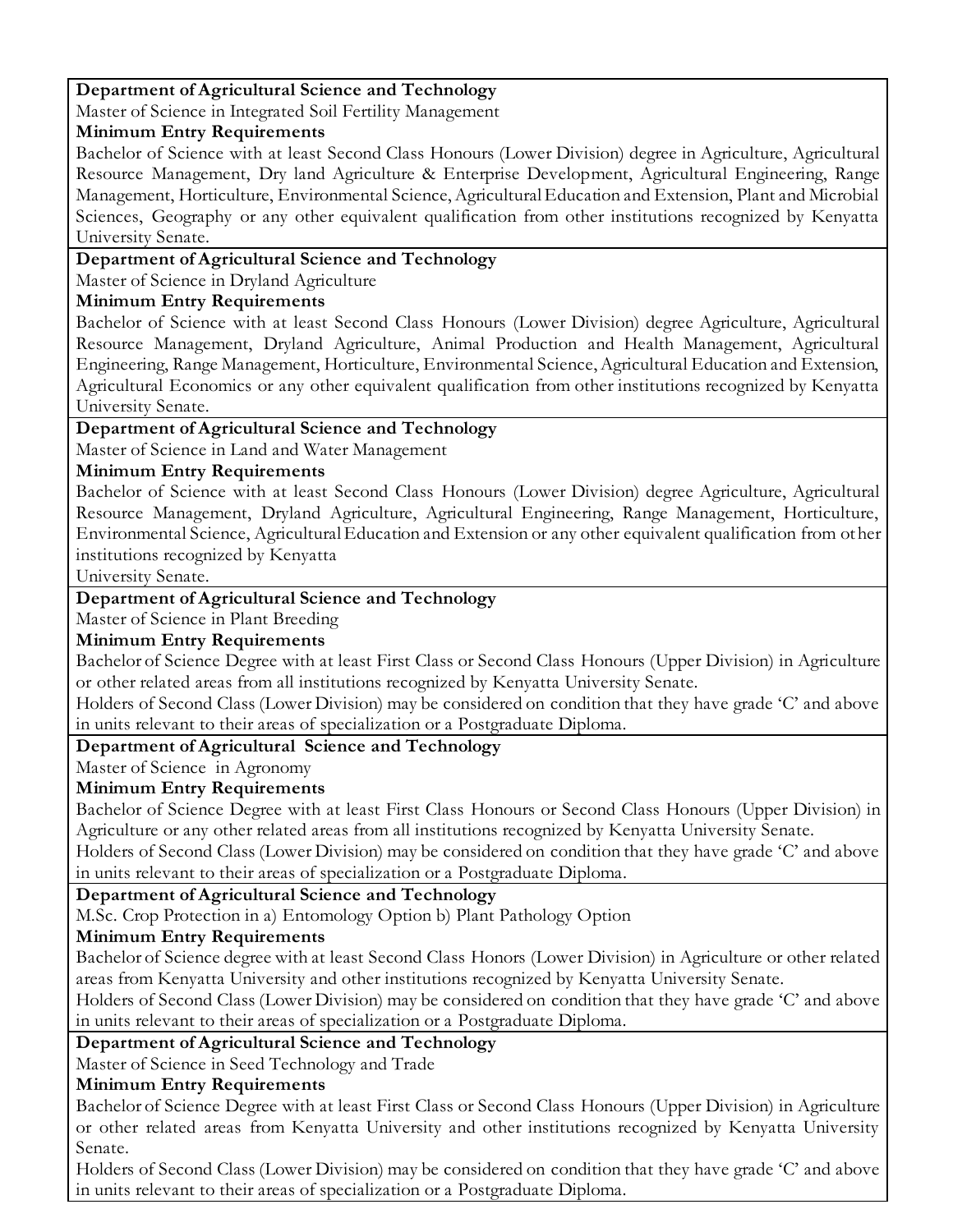# **Department of Animal Science**

Master of Science in Animal Nutrition And Management

#### **Minimum Entry Requirements**

Bachelor of Science with at least Second Class (Lower Division) degree in Animal Production and Health Management, Veterinary Medicine, Agriculture, Agricultural Resource Management, Dryland Agriculture, Range Management or its equivalent from Kenyatta University or other institutions recognized by Kenyatta University Senate.

# **SCHOOL OF HUMANITIES AND SOCIAL SCIENCES**

# **Department of Geography**

Master of Science in Geography

# **Minimum Entry Requirements**

A holder of a Bachelor of Arts, Science or Bachelor of Education with at least Upper Second Class Honours and has studied Geography as either a major or regular subject at degree level or its equivalent.

A holder of a Lower Second Class degree may be admitted provided the candidate can show proven evidence of research ability and on condition that they have Grade "C" and above in units relevant to their areas of specialization.

A Holder of Higher Diploma (HND) with proven research experience and upon passing a qualifying examination for the MSc under SPAS.

# **Department of Geography**

Master of Arts in Geography

# **Minimum Entry Requirements**

A holder of a Bachelor of Arts, Science or Bachelor of Education with at least Upper Second Class Honours and has studied Geography as either a major or regular subject at degree level or its equivalent.

A holder of a Lower Second Class degree may be admitted provided the candidate can show proven evidence of research ability and on condition that they have Grade "C" and above in units relevant to their areas of specialization.

A Holder of Higher Diploma (HND) with proven research experience and upon passing a qualifying examination for the MSc under SPAS.

# **Department of Public Policy and Administration:**

Masters of Arts in Public Policy and Administration (MPPA)

# **Minimum Entry Requirements**

Bachelor's Degree of at least Second Class Honours (Upper Division) from a recognized university in any area of specialization. Those with Second Class (Lower Division) and with a score of "C" plain in relevant specialization subjects will be considered. Those with Second Class (Lower Division) and at least two (2) years relevant work experience in research, administration or management will be considered.

# **Department of Literature, Linguistics and Foreign Languages**

Master of Arts in Literature

# **Minimum Entry Requirements**

Bachelor of Arts **or** Bachelor of Education (Arts) Degree of at least Second Class Honours **or** its equivalent in related disciplines from a recognized University.

# **Department of Kiswahili**

Master of Arts in Kiswahili

# **Minimum Entry Requirements**

Applicants should have at least an Upper Second Class Honours Degree or its equivalent from a recognized university with an average grade of 'B' in Kiswahili. Those who have Second Class (Lower Division) with relevant work experience may be considered.

# **Department Of Psychology**

Postgraduate Diploma in Addiction Treatment Science.

# **Minimum Entry Requirements**

A bachelor's degree in Counseling Psychology with at least Upper or Lower Second or its equivalent. A bachelor's degree in Psychology, Nursing, Medicine, Pharmacy, Public health, Social work, Theology, Education, or a related with a Lower Second or its equivalent, plus work experience in addiction filed. A bachelor's degree in any field with at least Lower Second or its equivalent, plus a postgraduate qualification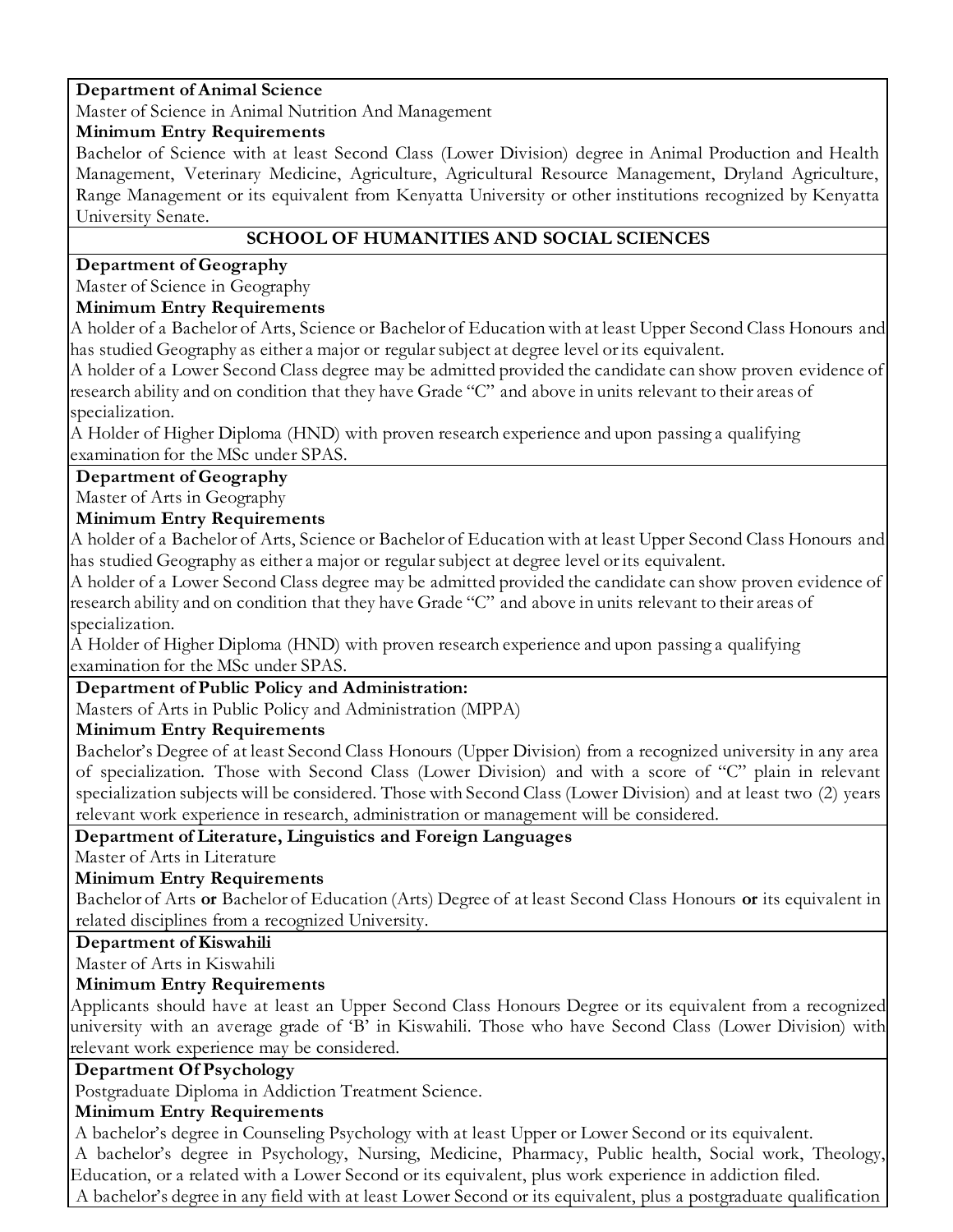(a minimum of a certificate) in Psychiatry, Psychology, Social work, or related field or work experience in the addiction field.

# **SCHOOL OF PUBLIC HEALTH AND APPLIED HUMAN SCIENCES**

**Department of Food, Nutrition and Dietetics**

Postgraduate Diploma in Food, Nutrition and Dietetics

#### **Minimum Entry Requirements**

A holder of Bachelor's degree in Health, Agriculture, Biological Sciences, Food and Nutrition related Sciences OR Bachelor of Education degree in Home Economics.

# **SCHOOL OF SECURITY, DIPLOMACY AND PEACE STUDIES**

#### **Department of Security and Correction Science**

Master of Security Science and Management

#### **Minimum Entry Requirements**

Bachelor's degree with at least Second Class Honours (Upper or Lower Division) from Kenyatta University or any other recognized University. Those with Second Class (Lower Division) and at least two (2) years relevant work experience may be considered.

#### **Department of International Relations, Conflict and Strategic Studies**

Master of Arts in Peace and Conflict Management

#### **Minimum Entry Requirements**

Bachelor's degree with at least Second Class Honours (Upper or Lower Division) from Kenyatta University or any other recognized by the University senate. Those who are eligible to apply are fresh graduates in the disciplines of conflict and peace, political, development and gender studies, history, sociology, law, international relations, public policy and administration and personnel working with civil societies, government and the public sector interested in pursuing the discipline of peace and conflict.

# **Department of International Relations, Conflict and Strategic Studies**

Master of Arts in International Relations and Diplomacy

#### **Minimum Entry Requirements**

Bachelor of Arts (International Relations and Diplomacy **OR** Political Science) degree with at least Second Class Honours (Upper or Lower Division) from any recognized University.

Those with Bachelor of Arts degree in related disciplines such as History, Political Philosophy/Theory, International Law or Economics will also be considered.

# **Why you should enroll with the digital school of virtual and open learning**

The Digital School …

- i) Offers a wide and diverse range of programmes that prepares one to thrive in today's competitive global market place.
- ii) Offers one an opportunity to learn from a pool of leading academic professionals experienced in technology mediated teaching and learning.
- iii) Enables the students to get the requisite online support to ensure successful completion of a diploma or degree course.
- iv) Issues all newly registered students with a free **Learning Tablet Pc** that facilitates and enhances learning from anywhere, any place at one pace and schedule.
- v) Programme tuition fees is lower compared to fees charged in other modes of course delivery
- vi) Ensures that the **Regional Learning Centres** in various parts of the country bring services closer to the students.